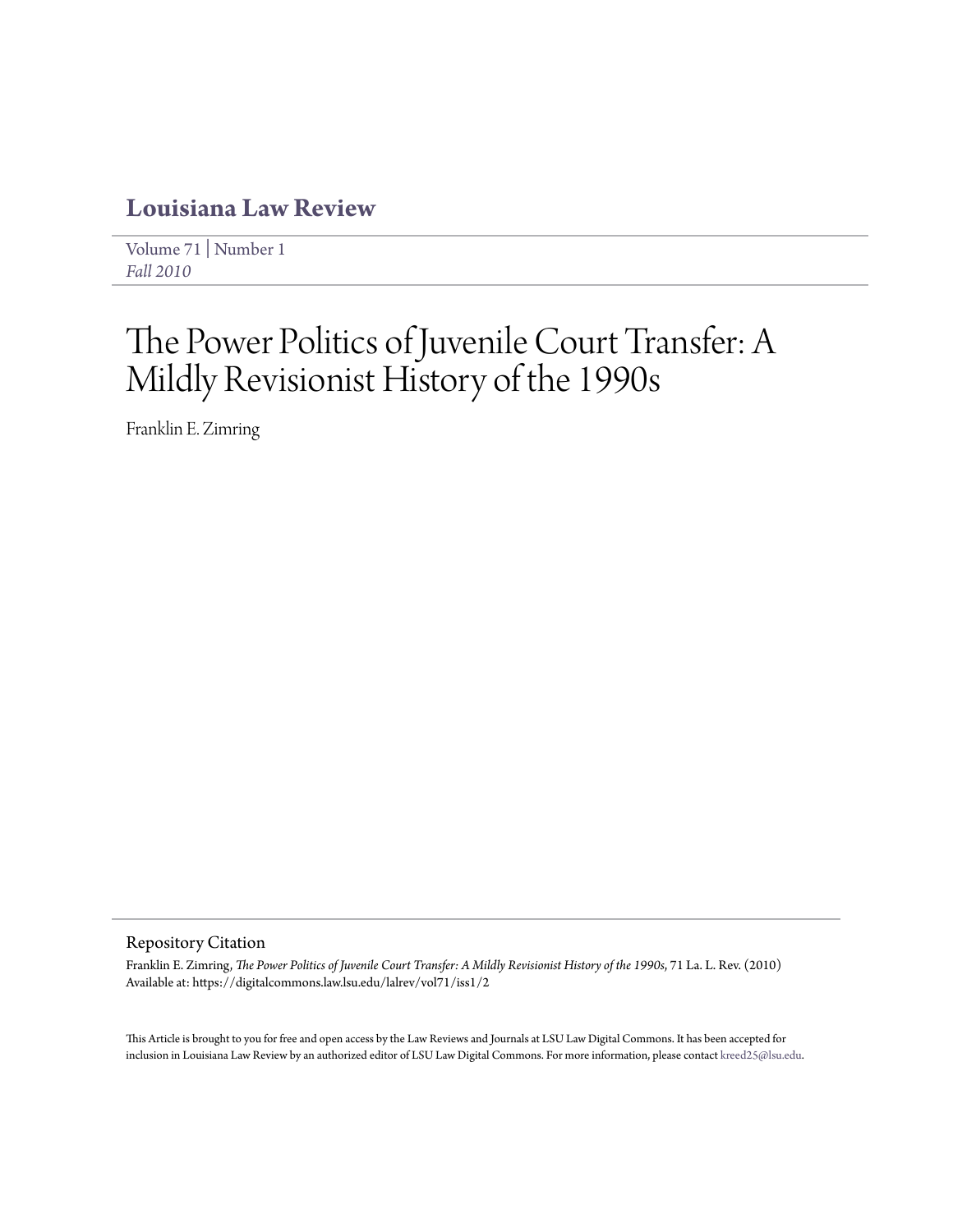# **The Power Politics of Juvenile Court Transfer: A Mildly Revisionist History of the 1990s**

# *Franklin E. Zimring\**

The boundary between the juvenile court's delinquency jurisdiction and the adult criminal process should be an obvious fault line in courts, academics, and state legislatures. What are and what should be the differences in emphasis between a court for seventeen-year-old burglars and a court that claims jurisdiction over those with identical charges but earlier dates of birth?' The discussion of what justifies separate treatment for adolescent offenders should be an important and jurisprudentially thick discourse, but it is not.

Regardless of the general age boundaries imposed **by** state legislation between juvenile and criminal court, special proceedings are available to transfer youth under the usual age threshold from juvenile to criminal court.<sup>2</sup> Even if general rules such as maximum jurisdictional age are rarely influenced **by** extensive analysis, surely these exceptional cases where a youth might be removed from juvenile court present the sort of highstakes individual dramas that provoke deep thought and require resort to the basics of legal philosophy, to a search for fundamentals. Standards for transfer should inspire detailed legislative debate about the purposes and limits of juvenile courts. Judicial decisions about waiver from juvenile to criminal court should be thoughtful, meticulous, and impartial. Appellate review of judicial-waiver decisions should be one of the major intellectual challenges of a state appeals court career. Transfer, however, is a jurisprudential wasteland. The gap between theory and practice in transfer decision-making is huge at every branch of state government, and the poverty of judicial performance in waiver decisions and appeals is a particular disappointment. **Why?** What is there about the jurisprudential issues raised **by** waiver that produces legislative and judicial underperformance?

Part of the problem was a disingenuous theory of waiver in the original juvenile court, which has been exacerbated **by** political debates where transfer policy is generally a crude surrogate for

Copyright **2010, by FRANKLIN E. ZIMRING.**

<sup>\*</sup> William **G.** Simon Professor of Law and Wolfen Distinguished Scholar, University of California, Berkeley School of Law.

**<sup>1.</sup>** FRANKLIN **E. ZIMRING, AMERICAN YOUTH VIOLENCE 69-87 (1998).**

*<sup>2.</sup> See* David **S.** Tanenhaus, *The Evolution of Transfer Out of Juvenile Court, in* **THE CHANGING BORDERS OF JUVENILE JUSTICE 13** (Jeffrey Fagan **&** Franklin **E.** Zimring eds., 2000).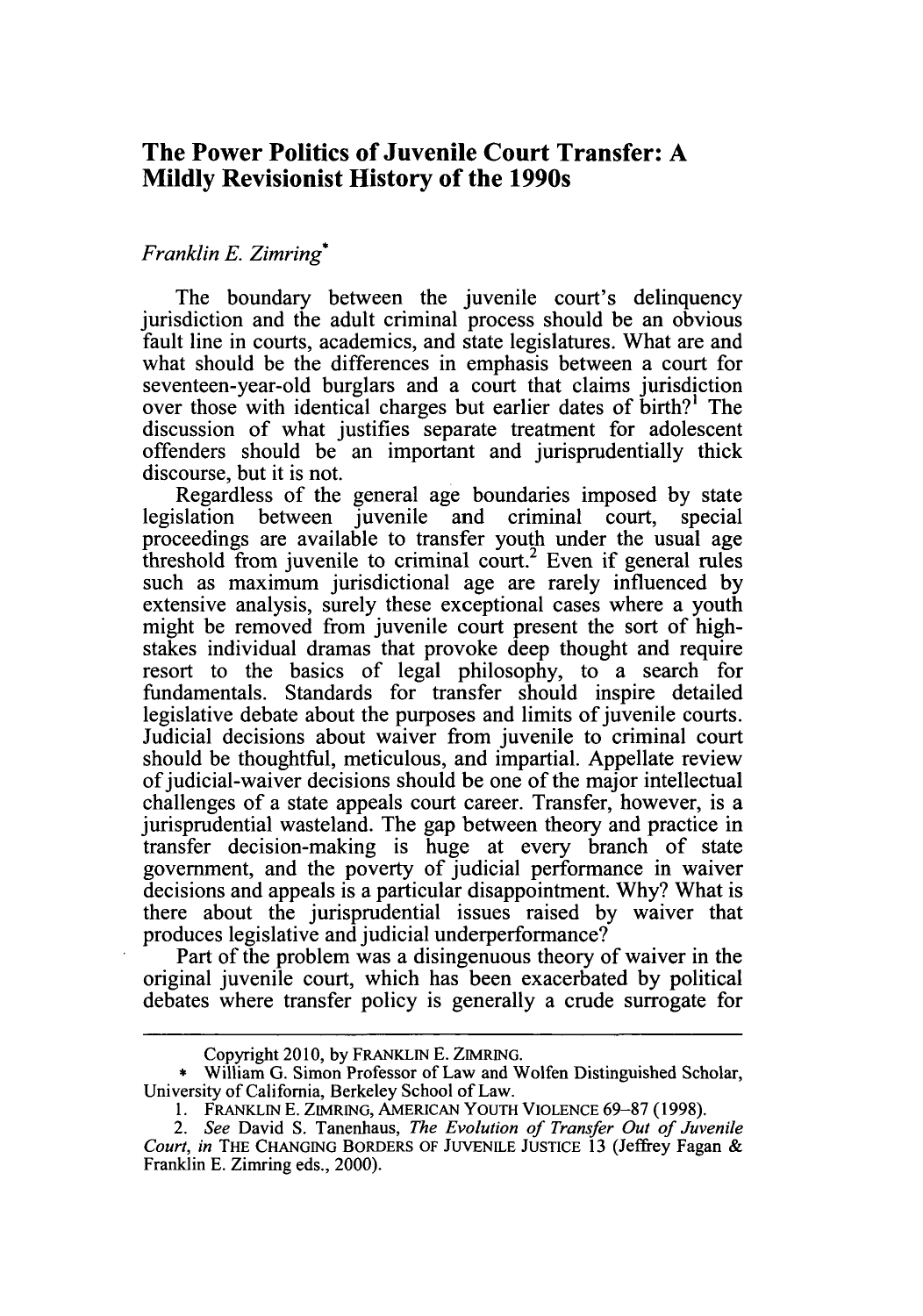support or opposition to juvenile courts. For the entire existence of the juvenile court, the waiver of some serious cases into a criminal court has been a practice in search of a theory. The problem initially was not the absence of a prominent rationale for a separate juvenile court but rather the embrace of an implausible cover story that only justified rejecting the delinquent if he was not a fit subject for rehabilitation. Therefore, the task of the juvenile court judge was to determine if the subject of the petition was "amenable to treatment."<sup>3</sup>

From the beginning, an emphasis on amenability did not sound plausible because there were few or no treatment programs administered **by** early juvenile courts.4 To be sure, repeated failure on probation and in custody was predictive of transfer to criminal court, but the tone of the discussion in such cases sounded much more like contempt of court than any more complex assessment of amenability.<sup>5</sup> Two elements of cases that have no direct bearing on amenability to specialized treatment have been important in predicting transfer-the advanced age of the juvenile and the seriousness of the charge.<sup>6</sup> Joel Eigen found that juveniles accused of homicide were *25* times as likely to be transferred in Philadelphia as those charged with robbery. **Why** were robbers so much more amenable to treatment?

This first great credibility gap in transfer jurisprudence was rich in potential for misrepresentation.<sup>8</sup> The juvenile court judge was supposed to inquire about whether the subject of the hearing

**7. ZIMRING,** *supra note* **1,** at **110** (citing Joel Eigen, *The Determinants and Impact ofJurisdictional Transfer in Philadelphia, in* MAJOR **ISSUES IN JUVENILE JUSTICE** INFORMATION **AND TRAINING: READINGS IN PUBLIC** POLICY **333, 337,** 341 (John **C.** Hall et al. eds., **1981);** Joel Eigen, The Borderlands of Juvenile Justice: The Waiver Process in Philadelphia (Jan. **1, 1977)** (unpublished Ph.D. dissertation, University of Pennsylvania) (on file with Penn Libraries, University of Pennsylvania)). This 25-to-i ratio is calculated using two pieces of data collected **by** Eigen-first, about half of all juvenile homicide arrests were waived to adult court, while around 2% of all robbery cases were waived to adult jurisdiction. Hence, Eigen found that juveniles accused of homicide were **25** times more likely to be transferred to adult court than robbery suspects in Philadelphia.

*8. See* Jeffrey Fagan **&** Franklin **E.** Zimring, *Editors' Introduction* to **THE CHANGING** BORDERS **OF JUVENILE JUSTICE,** *supra* note 2, at **1,** 4-6.

**<sup>3.</sup>** ZIMRING, *supra note* **1,** at **162.**

<sup>4.</sup> See **FRANKLIN E. ZIMRING, AMERICAN JUVENILE JUSTICE 36-39 (2005).**

**<sup>5.</sup>** Joel Eigen, *Punishing Youth Homicide Offenders in Philadelphia,* **72 J.** CRIM. L. **&** CRIMINOLOGY **1072, 1091 (1981).**

**<sup>6.</sup>** ZIMRING, *supra note* **1,** at **109, 111** (noting that age and seriousness have been particularly influential in transfer decisions); *see also* Robert Dawson, *An Empirical Study of Kent Style Juvenile Transfers to Criminal Court,* **23 ST. MARY'S L.J. 975 (1992);** Eigen, *supra note 5,* at **1077.**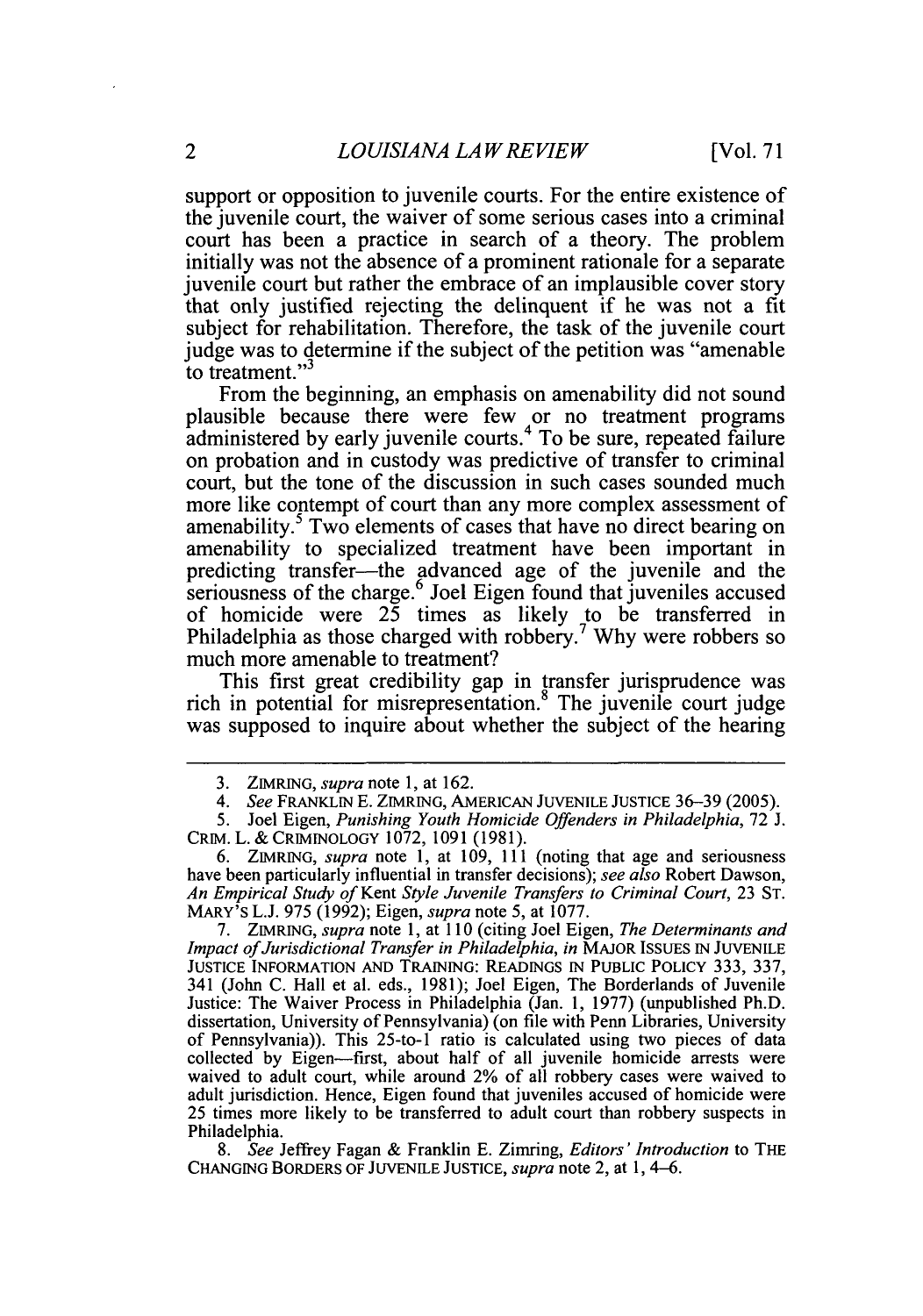was "mature," but the reward for this status might be eligibility for capital punishment!<sup>9</sup>

The problematic nature of non-amenability to treatment as a justification for waiver may help explain the lack of probing analysis in judicial opinions about transfer from juvenile to criminal court. The obvious inconsistencies in the conceptual schema can generate feelings of insecurity about allowing deep inquiry into the foundations of transfer policy. **If** the underpinnings of transfer policy do not make sense, then covering transfer discussions with huge grants of discretion to the decision-maker is<br>one natural strategy to avoid confronting fundamental one natural strategy to inconsistencies.

There is a second reason why discourse about transfer rarely displays depth or subtlety—the crude preferences that animate the actions of most participants in the process. Attitudes toward transfer seem to come in only two conclusory varieties. Friends of the juvenile court believe that all waiver is problematic and display zero tolerance for theories about its potential value.<sup>10</sup> Conversely, critics who label the juvenile court as soft on crime prefer maximum authority to transfer offenders into what is regarded as a more appropriately punitive criminal court.<sup>11</sup> This, however, transforms a debate about transfer into a referendum on the whole of the juvenile court rather than an exceptional outcome reserved for special cases.

The crude and mislabeled nature of discourse about transfer makes the identification of the reasons for policy changes difficult to identify. This Article seeks to determine the major reasons for legislative change on transfer in the last decade of the twentieth century. Identifying the central motives behind the shifts in the 1990s helps to create more effective strategies for protecting modem juvenile courts from corruption of their mission. Misidentifying the real motives of legislative change can provoke well-intentioned people to make disastrous mistakes.

In the 1990s, many states passed legislation designed to increase the number of cases that could be transferred from

**<sup>9.</sup>** ZIMRING, *supra* note **1,** at 164 (noting that the perceived level of maturity of an offender plays an important role in determining whether juvenile jurisdiction is appropriate).

*<sup>10.</sup> See* Franklin **E.** Zimring **&** Jeffrey Fagan, *Transfer Policy and Law Reform, in* **THE CHANGING BORDERS OF JUVENILE JUSTICE,** *supra* note 2, at 407,  $408 - 10$ .

*<sup>11.</sup> Id.*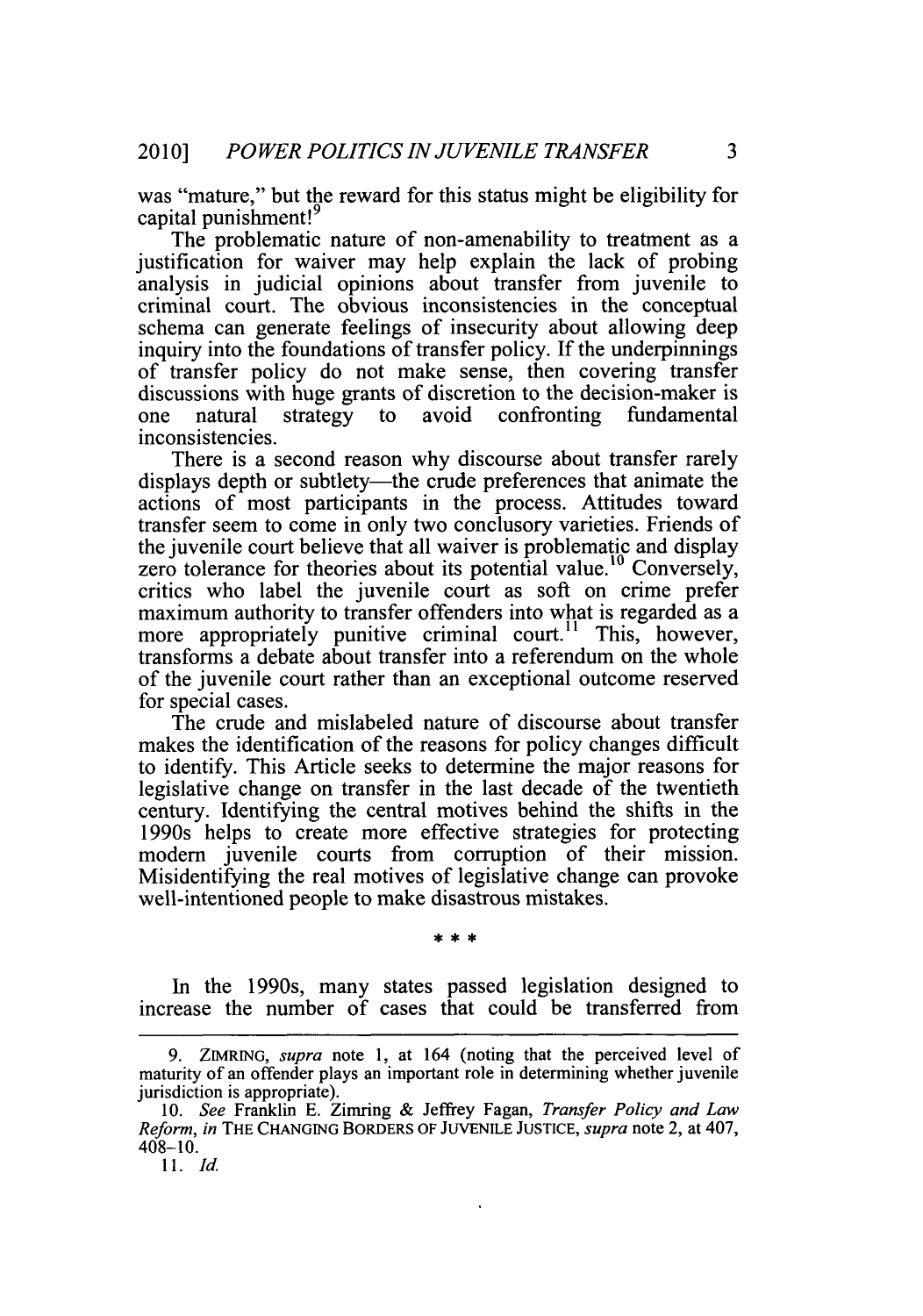juvenile court and to change the allocation of authority between judge and prosecutor in making transfer decisions.<sup>12</sup> The media often portrayed this increase in legislative activity as a response to the increase in youth homicide in urban areas.<sup>13</sup> To the extent that there was a mandate for change implied in this new legislation, it was a tightening up of punishment policy towards youth violence.<sup>14°</sup>It was unclear, however, how broad that mandate was or to what degree dissatisfaction with priorities and processes of juvenile courts played a role in the legislation. Was the legislative barrage of the 1990s the opening wave of an attempt to profoundly alter the power and jurisdiction of juvenile courts? **If** so, were attempts to maintain the reach of juvenile courts **by** changing their policies appropriate or successful?

There were two important contrasts between juvenile and criminal courts in the United States of the 1990s. The first was a difference in the level of secure confinement imposed on offenders, with the criminal courts much more punitive than the juvenile courts.<sup>15</sup> The second was a substantially different allocation of power between judges and prosecutors—criminal courts were run **by** a plea-bargaining dynamic which gave prosecutors much more power than judges, while juvenile courts conferred much more power on judges and probation staff.<sup>16</sup>

This Article argues that the most important struggle during the 1990s was not about the jurisdiction of juvenile courts-or even about the content of punishment policy for young offenders—but rather was an attempt to expand prosecutorial power in juvenile justice. This Article also shows that confusion among supporters of the juvenile court about the nature of the threat to juvenile justice<br>produced one defensive strategy—the so-called "blended" produced one defensive strategy—the jurisdiction"-that facilitated rather than deflected the major threat to the integrity and authority of the juvenile courts in the United States.<sup>1</sup>

<sup>12.</sup> **HOWARD N. SNYDER & MELISSA SICKMUND, NAT'L CTR. FOR JUVENILE JUSTICE, JUVENILE OFFENDERS AND VICTIMS: A NATIONAL REPORT** 154 **(1995); ZIMRING,** *supra* note **1,** at *11-15.*

**<sup>13.</sup>** *ZIMRING, supra note* **1,** at **11-15,** 31-47.

*<sup>14.</sup> Id.*

*<sup>15.</sup> Id.* at **169** (discussing the punishment gap between juvenile and adult jurisdictions).

*<sup>16.</sup> Id.* at **109.**

**<sup>17.</sup>** *Id.* at **169-72.**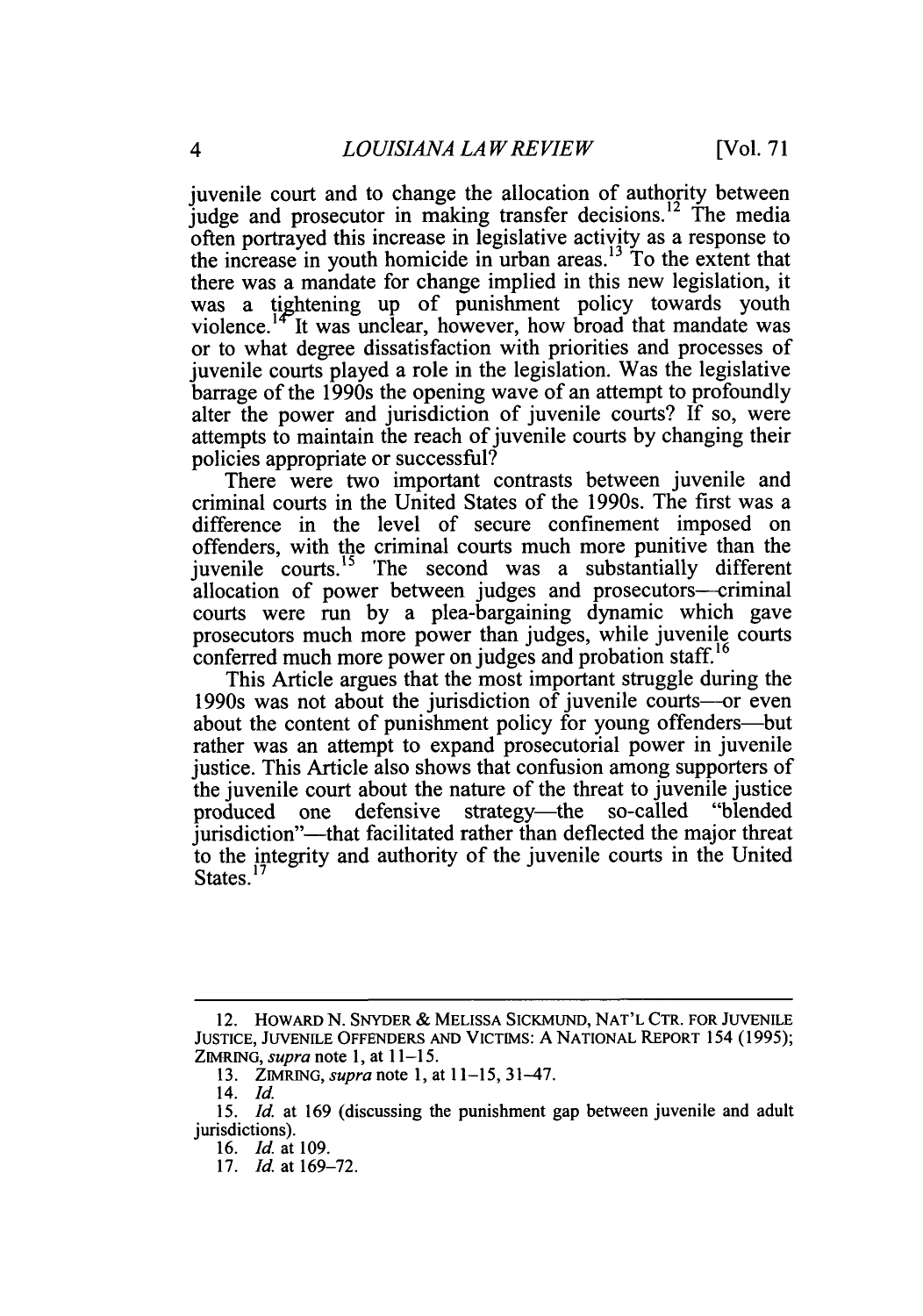#### **I. DIMENSIONS** OF **DIFFERENCE**

Generally, the juvenile-court jurisdiction ends with the **13** to **17** year old age group. In this age group, approximately 489 persons per 100,000 males are in secure confinement.<sup>18</sup> This number increases to 2,642 persons per **100,000** males for the **18** to 24 year old age group where criminal courts provide exclusive jurisdiction.

The male incarceration rate for ages **18** to 24 is not available separately for jail and prison for each year in the age category. The aggregate rate for **18** to 24 year olds is more than five times the confinement rate in ages **13** to **17.** The confinement or incarceration rate for the oldest groups under the age of **18** is 946,20 so the comparison at the age boundary between **17** and **18** year olds is probably much closer than five to one.<sup>21</sup> The 18 to 24 year old incarceration rate grew rapidly in the last three decades of the twentieth century, $2^2$  so there was reason to believe that juvenile courts were less likely than criminal courts to increase incarceration rates.

While the large gap between juvenile and adult incarceration rates might be a product of either smaller percentages of juveniles receiving custody, or shorter custodial stays, the substantial "front loading" of the juvenile system with detention suggests that much of the difference in aggregate incarceration populations is a result of shorter stays for the younger groups. **If** the ratio of prisoners-tojail inmates on any given day is more than two-to-one in the **18** to 24 year old group, this ratio is *much* higher than the ratio of postadjudication confinement-to-detention in the juvenile system. The most probable contrast between juvenile and criminal courts is a large number of short stays at the front end of the juvenile court as opposed to much higher rates of post-adjudication imprisonment in the criminal court.

*<sup>18.</sup> Census ofJuveniles in Residential Placement Databook,* OFF. **JUV. JUST. & DELINQ.** PREVENTION, http://ojjdp.ncjrs.org/ojstatbb/Cjrp (last updated Apr. 14, 2008).

*<sup>19.</sup> See* HEATHER **C.** WEST **&** WILLIAM **J. SABOL, BUREAU** OF **JUSTICE STATISTICS,** PRISONERS IN **2007 (2008),** *available at* http://www.realcostof prisons.org/materials/BJS\_2007\_Prison\_Statistics.pdf. See also *infra* Figure 1 for an explanation of the methodology used.

<sup>20.</sup> The phrase "the oldest group under **18"** refers to the incarceration rate of the oldest age group within the **13** to **17** age range. Hence, the incarceration or confinement rate of this smaller subgroup is 946 persons per **100,000.**

*<sup>21.</sup> See Census ofJuveniles in Residential Placement Databook, supra* note **18.**

<sup>22.</sup> ZIMRING, *supra* note 4, at 46 *fig.4.1.*

*<sup>23.</sup> See ZIMRING, supra note* **1,** at **169** (noting that there is a penalty gap between the juvenile and adult systems whereby juveniles often receive shorter confinements).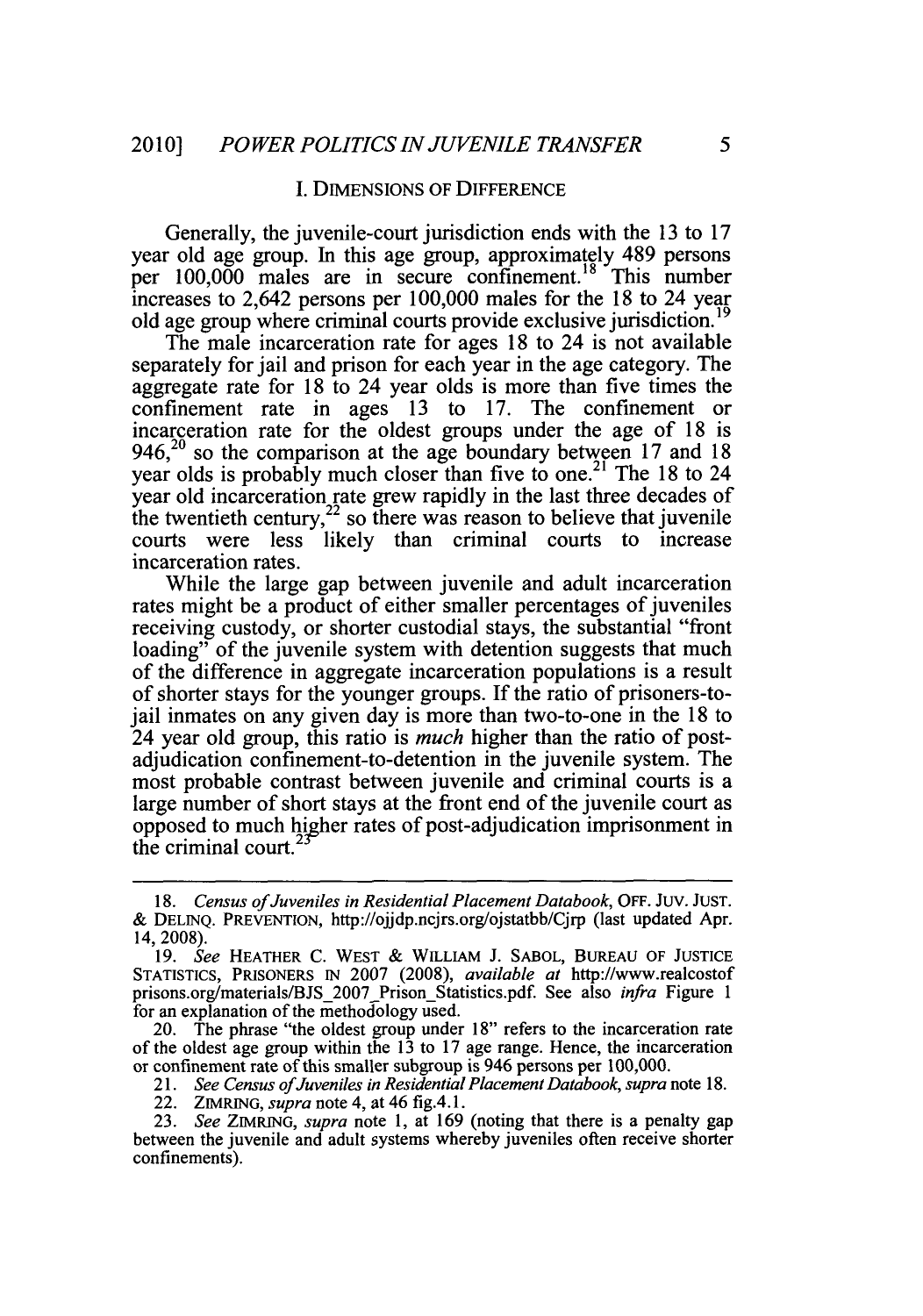There is no doubt that the juvenile court's reputation for relative leniency played a major role in the legislative politics of the 1990s and that public fear of juvenile violence was a major element in legal change.<sup>24</sup> But there are two different strategies for increasing severity that could be adopted to close any so-called "leniency gap" between juvenile and criminal courts. One method would be to push cases that would otherwise be handled in juvenile courts into the criminal courts, where harsher policies are already in place. **A** second method would be to increase the penalties and punishment priorities in the juvenile court to bring the values closer to those of criminal courts. These two separate threats to the traditional priorities of juvenile justice might both be pushed **by** the same actors at the same time. To the extent that one threat is larger than the other, they call for different strategies of legal response in the juvenile court and **by** its traditional supporters.

The most visible form of legislative change in the 1990s came with changes to the standards and procedures for transfer of serious crimes to criminal courts.<sup>25</sup> The longstanding method of transfer was a hearing held before a juvenile court judge who had the power to waive the juvenile court's jurisdiction.<sup>26</sup> This "waiver" would allow the prosecutor to bring a charge in criminal court.<sup>27</sup> Much of the legislation during the 1990s was designed to increase the number of charges and of juveniles eligible for judicial waiver **by** reducing the minimum age for waiver, **by** increasing the charges that could provide a threshold for transfer, or **by** changing the burden of proof for judicial decision to waive.<sup>28</sup> Two other methods of increasing transfers were also frequently proposed and passed. The first was legislation that provided original jurisdiction in criminal courts for particular charges brought against older juveniles.<sup>29</sup> The second was an explicit grant of discretionary power to prosecutors to file in either juvenile or criminal court at their discretion.<sup>30</sup>

The heavy emphasis on transfer legislation might have created the impression that a major priority of the legal change was to reduce the jurisdiction and power of juvenile courts. In fact, the emphasis on murder cases as the source of public concern required a focus on waiver because killings had always been the leading

<sup>24.</sup> *Id. at* **9** (noting that the perception that some juveniles go unpunished influences media coverage and legislative priorities).

**<sup>25.</sup>** SNYDER **&** SICKMUND, *supra* note 12, at 154.

**<sup>26.</sup>** ZIMRING, *supra* note **1,** at **109.**

**<sup>27.</sup>** *Id.*

**<sup>28.</sup>** *Id.* at **117-21.**

**<sup>29.</sup>** *Id.*

**<sup>30.</sup>** *Id.*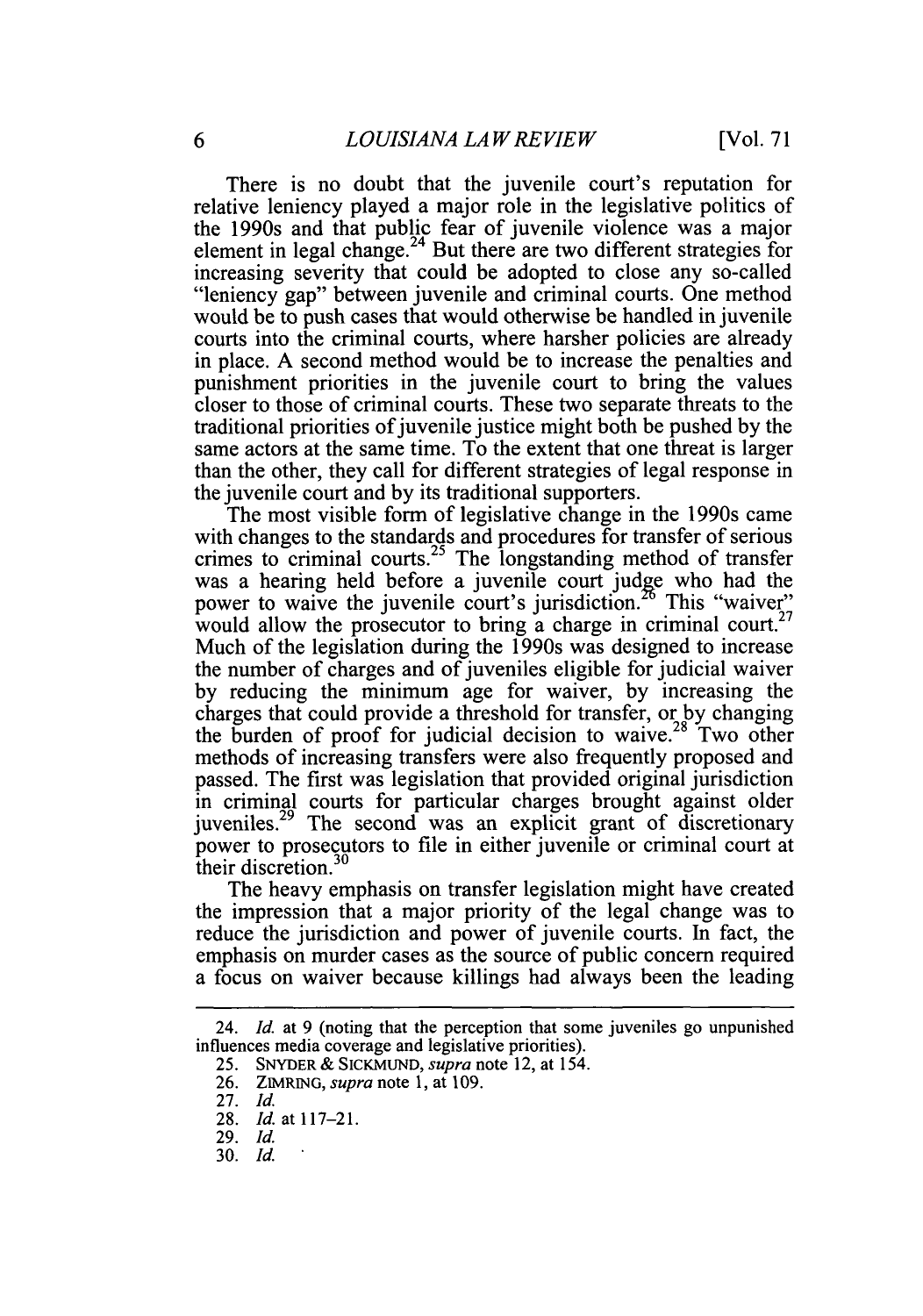case for transfer to the much higher maximum penalties in the criminal system.3 1 Any set of juvenile court proposals driven **by** murder cases would emphasize transfer even if the proponents were not seeking to limit the jurisdiction of juvenile courts. Further, while the penal outcomes for murder in criminal courts are vastly higher than in juvenile courts, the number of homicide cases, indeed the total number of transfers in most systems, is tiny.<sup>32</sup> Only mass transfer structures such as those used in Florida and New York really cut into juvenile court jurisdiction in serious cases, and neither of these radical reforms came in the 1990s.<sup>3</sup> Despite the emphasis on transfer in the 1990s, there were none of the wholesale cutbacks that had been produced in the 1970s in New York and the 1980s in Florida.

## **II. THE DOG THAT DIDN'T BARK**

Moreover, there was one other proposal significantly missing from the legislative record of the 1990s. The easiest way to alter the boundaries between juvenile and criminal courts is to alter the jurisdictional age that separates the two systems. There is wide variation already among the *50* states about the dividing line between juvenile and criminal court. Thirty-eight states extend the jurisdiction of juvenile courts to the eighteenth birthday while two states make the age transition at **16.3** Because the rate of serious crime increases with each year in the mid-teens, there are greater numbers of homicide, assault, burglary, and robbery arrests between these two birthdays than in the rest of the juvenile

*<sup>31.</sup> See, e.g., id. at* **114** (noting that Texas, for instance, had a significant contrast between waiver of juvenile homicide cases and all other offenses); *see also id.* at **110** (describing the difference in waivers between juvenile homicide cases and juvenile robbery cases).

**<sup>32.</sup>** *Id.* at **112-13.**

**<sup>33.</sup>** *Id.* at **16.**

<sup>34.</sup> *Id.* at *15-16.*

**<sup>35.</sup>** Current **2009** distribution of states **by** maximum age for delinquency: (age **15)** Connecticut, New York, North Carolina; (age **16)** Georgia, Illinois, Louisiana, Massachusetts, Michigan, Missouri, New Hampshire, South Carolina, Texas, Wisconsin; (age **17)** Alabama, Alaska, Arizona, Arkansas, California, Colorado, Delaware, District of Columbia, Florida, Hawaii, Idaho, Indiana, Iowa, Kansas, Kentucky, Maine, Maryland, Minnesota, Mississippi, Montana, Nebraska, Nevada, New Jersey, New Mexico, North Dakota, Ohio, Oklahoma, Oregon, Pennsylvania, Rhode Island, South Dakota, Tennessee, Utah, Vermont, Virginia, Washington, West Virginia, Wyoming. *See Statistical Briefing Book: Statutes,* CRIM. **JUST.** REFERENCE SERVICE, http://ojjdp.ncjrs.gov/ojstatbb/structure\_ process/qa04 **101** .asp?qaDate=2007 (last visited July **31, 2010).**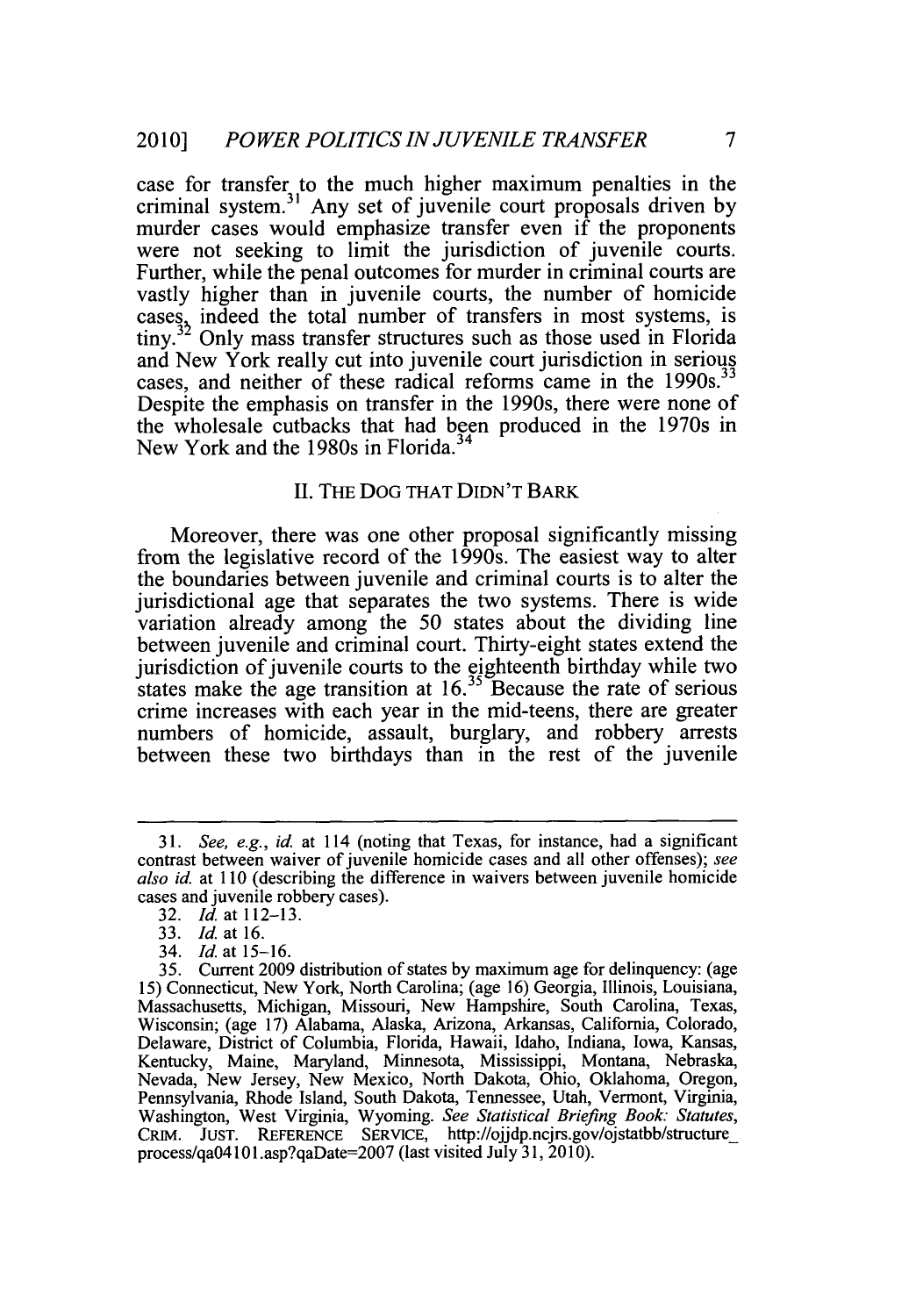population.<sup>36</sup> This means that a simple reduction of two years in the jurisdictional age would remove a majority of serious juvenile cases to the criminal courts in states that use the age of **18** as a transition. Yet while 40 states made waiver or transfer easier in the early 1990s,<sup>37</sup> no American state cut back the maximum age of delinquency by two years,<sup>38</sup> and only two states lowered the maximum age from **18** to **17.** Clearly, the natural and simple method of expanding criminal court powers **by** reducing the caseload in juvenile court was never a part of the legislative agenda of the 1990s.

The absence of a major emphasis on reduction of jurisdiction means that the 1990s should not be seen as a turf battle between juvenile and criminal courts. But why then the proliferation of transfer legislation and the concentrated effort on the organization and boundaries of juvenile courts? Part of the emphasis on transfer might have been simply an attempt to do something punitive about youth violence without shifting resources or making major institutional alterations. But why multiple layers of legal change, and why were the laws so complex? One plausible explanation for both the form and content of the 1990s brand of "get tough" legislation is to regard it as an attempt to provide greater power to prosecutors within juvenile courts, to push the allocation of power in juvenile courts closer to the model of prosecutorial domination that has been characteristic of criminal courts in the **U.S.** for a generation.

**A** central mechanism of case disposition in criminal courts is plea-bargaining, and the vast majority of the power to determine punishment in plea-bargaining rests with the prosecutor.<sup>40</sup> The judge enters the legal process after the punishment determination in negotiated cases, which is the essence of what Morris and Hawkins called "[a]n administrative law of crime."<sup>41</sup> The contrast in juvenile court is substantial for institutional as well as historical reasons. Prosecutors are one of three powerful institutional presences inside the modern juvenile court.<sup>42</sup> Juvenile court judges and referees, alone and in collaboration with probation staff,

*<sup>36.</sup> Crime in the United States 2008: Table 38,* FBI.Gov, http://www2.fbi. gov/ucr/cius2008/data/table\_38.html (last updated Sept. **2009).**

**<sup>37.</sup>** ZIMRING, *supra note* **1,** at **13** (citing SNYDER **& SICKMUND,** *supra* note 12).

*<sup>38.</sup> Statistical Briefing Book: Statutes, supra* note *35.*

**<sup>39.</sup>** *Id.*

*<sup>40.</sup> See generally* Albert W. Alschuler, *The Prosecutor's Role in Plea Bargaining,* **36 U. CHI.** L. REv. **50 (1968).**

<sup>41.</sup> NoRVAL MORRIS **&** GORDON HAWKINS, LETTER TO THE **PRESIDENT ON** CRIME CONTROL *15 (1977).*

<sup>42.</sup> ZIMRING, *supra* note **1,** at **109-10.**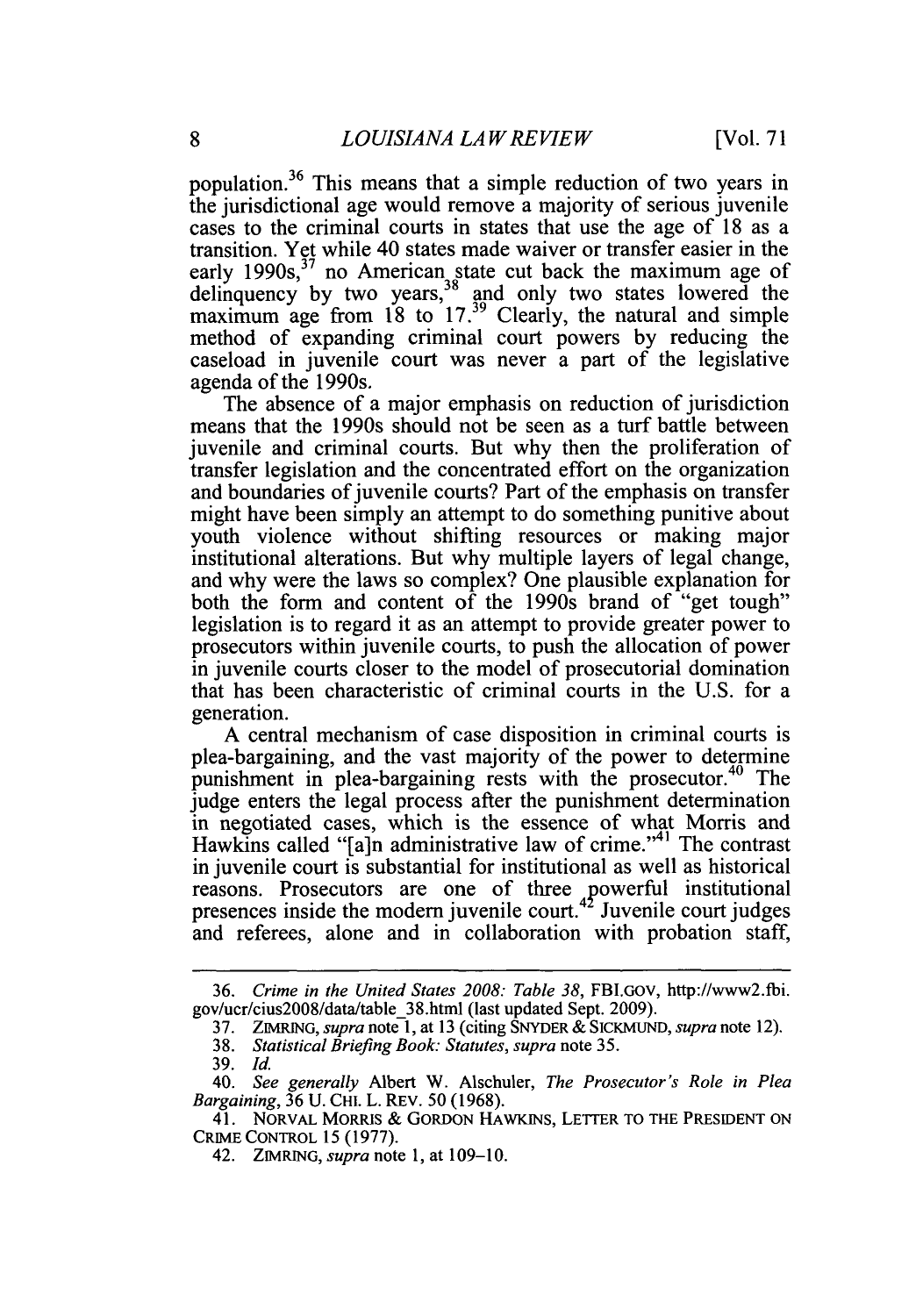exercise power over detention decisions.<sup>43</sup> They also have power over whether a petition will be filed in a case, whether a juvenile will be diverted, and what type of post-adjudication placement will be selected if the juvenile is adjudicated delinquent.<sup>44</sup> Both probation and judges are more influential in juvenile than in criminal courts. While prosecutors are much more powerful in juvenile courts than they were a generation ago, they are still less powerful in juvenile than in criminal courts, and this is the comparison that carries the most contemporary meaning to the modem prosecutor.

The shift from judicial waiver to discretionary or direct filing resulted in more power and less work for juvenile court prosecutors. The standard method of transfer in the twentiethcentury juvenile court was a hearing where the prosecutor attempted to persuade the juvenile court judge to transfer a juvenile within the court's jurisdiction.<sup>45</sup> This type of waiver hearing is hard work for prosecutors, and while the success rate of such motions is about 80%, the risk of failure is nontrivial.<sup>46</sup> Providing discretion to prosecutors to file in either juvenile or criminal courts is an obvious and direct shift of power from juvenile court judges to prosecutors. Providing exclusive jurisdiction for some charges in criminal court is a less obvious grant of power to prosecutors but no less direct, because it is the prosecutor who determines what charges to file.47 **If** murder charges go directly to criminal court but manslaughter may be tried in juvenile court, the selection of the charge becomes the selection of the court. The proliferation of direct file provisions is really an enhancement of prosecutorial power as much as it is a legislative judgment about which juveniles should be transferred to criminal court because it is contingent on prosecutorial charging discretions. **A** shift from judicial waiver to direct file not only increases the power of prosecutors, it also decreases the workload necessary to produce a waiver outcome. **All** of this might also enhance the power of prosecutors to bargain with defense attorneys in the very early stages of cases that might end up in juvenile or criminal courts and secure concessions in exchange for reduction of charges.

*<sup>43.</sup> Id.*

<sup>44.</sup> Margaret K. Rosenheim, *The Modern American Juvenile Court, in A* **CENTURY OF JUVENLE JUSTICE** 341, **348-51** (Margaret K. Rosenheim et al. eds., 2002).

<sup>45.</sup> **ZIMRING,** *supra note* **1,** at **109.**

<sup>46.</sup> Dawson, *supra* note **6.**

*<sup>47.</sup> See generally ZIMRING, supra note* **1,** at **125-27.**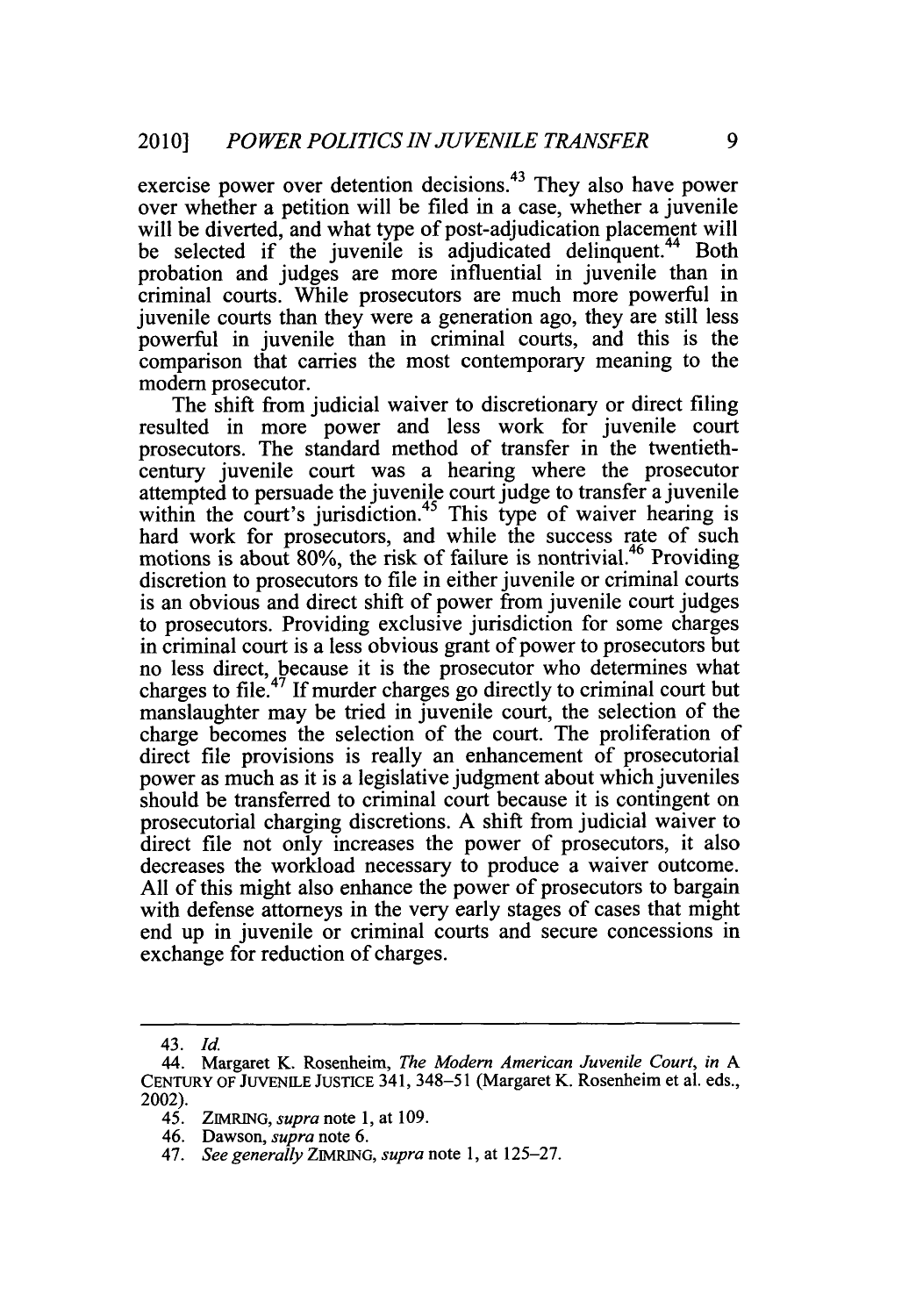# III. THE POWER POLITICS OF **CALIFORNIA'S** PROPOSITION 21

Searching for the true motives behind legislation is consistently something of a guessing game, and the incentives in the area of crime policy are always to represent public safety as the major reason for any proposed change in policy. This means that determining the real priorities in legal change is often difficult. However, at the close of the 1990s, a series of proposals drafted for Republican legislators by prosecutors<sup>48</sup> were packaged into a thirty-four-part initiative put on the California ballot for March of 2000 as Proposition 21 and passed **by** the voters.49 This complex structure provides a fascinating window into the priorities of the most detailed "get tough" agenda of the era.

The seventeen separate changes in juvenile court legislation at the back end of Proposition 21 are a complicated attempt to leverage the powers of prosecutors at the expense of probation and judicial power.<sup>50</sup> The long list of changes include the usual candidates for juveniles in the 1990s-a new list of direct file categories and specific provisions making judicial waiver easier for prosecutors **by** expanding the list of crimes that generate a presumption of transfer and reducing the burden of proof in the judicial proceeding.<sup>51</sup>

The complicated menu of changes, however, includes two more obvious assaults on the power of other court offices. The first was phrased as a prohibition of release **by** probation staff if a juvenile over the age of 14 had been charged with one of a series of felonies.<sup>52</sup> Typically in California, initial detention decisions were made by probation staff (as is intake screening), and a judicial officer then reviewed the case when detention was elected.53 Prior to Proposition 21, release **by** probation was prohibited only if a minor over the age of 14 had personally used a gun. Section 20 expanded this ban to a long list of charges.<sup>54</sup> This

**54.** *Id.*

<sup>48.</sup> There is some controversy as to which prosecutors' offices had the major role. Lisa Green, then of the Los Angeles Public Defender's Office attributed most of the juvenile sections to the Los Angeles District Attorney, while other oral historians implicated Riverside.

*<sup>49.</sup> See California Law Tougher for Juveniles Now,* MILWAUKEE **J. SENTINEL,** Mar. **9,** 2000, at **13A.**

**<sup>50.</sup>** Amicus Curiae Brief on Behalf of Law Professors **&** Juvenile Justice Specialists in Support of Petitioners Morgan Victor Manduley et al. at 2, Manduley v. Super. Ct. of San Diego Cnty., 41 **P.3d 3** (Cal. 2002) (No. **S095992)** [hereinafter Amicus Briefj (on file with author).

**<sup>51.</sup> CAL.** WELF. **& INST. CODE § 707** (West Supp. **2009).**

**<sup>52.</sup>** *Id.* **§ 625.3** (West **2008).**

**<sup>53.</sup>** Amicus Brief, *supra* note **50,** at 4.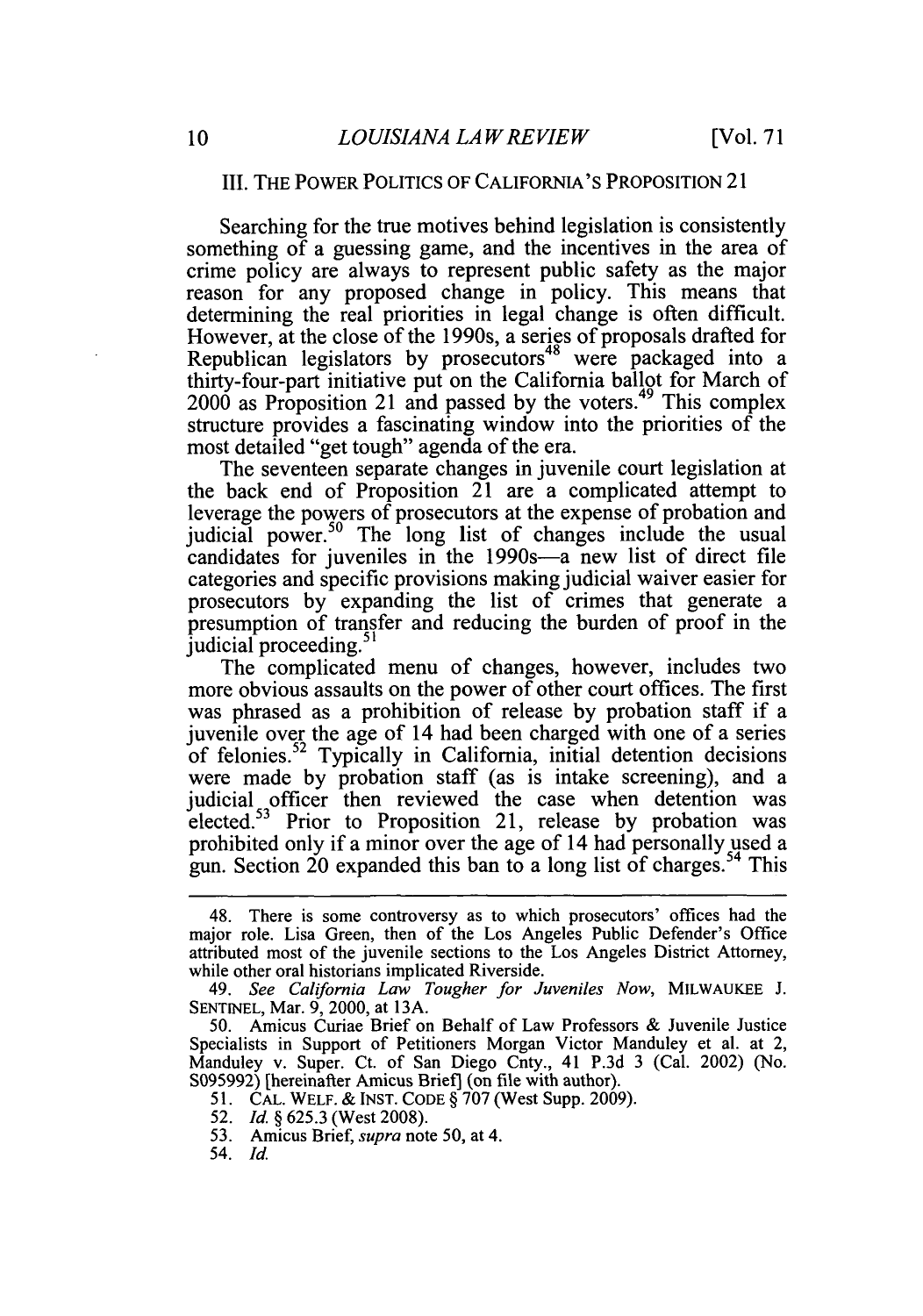unprincipled expansion shifted the initial detention decision from probation to the prosecutor in a large number of cases because the prosecutor can select a charge that removes the probation staff's authority under the new statutory provision.

An even more visible power play was the two separate sections of Proposition 21 that deal with pretrial diversion programs of juveniles. One provision in Proposition 21, section 22, abolishes eligibility for a diversion program previously authorized **by** law that was administered **by** probation and the judiciary if a minor over the age of fourteen is charged with any felony.<sup>55</sup> But a second section of Proposition 21, section **29,** without mentioning the diversion program that Proposition 21 has just trivialized, creates a new pretrial diversion program to be administered in the juvenile court by the prosecutor.<sup>56</sup> Here is the smoking gun of the proposition's real agenda. There is no theory of diversion that can explain why Proposition 21 both abolishes and introduces a pretrial diversion program. The only principle that accommodates both of these results is the positive value of prosecutorial power. What emerges from a careful reading of Proposition 21 is a zero-sum contest between prosecutors and other court personnel for the power to determine juvenile court policy.

Proposition 21 is representative of much, if not most, of the legislative legacy of the 1990s. The most parsimonious explanation of why so little jurisdiction was shifted from juvenile to criminal court is that those pushing for the new laws were not committed to reducing the importance or power of the juvenile court; they were instead interested in changing the power relations inside the juvenile court and the punitive priorities of the court. Increased prosecutorial power and harsher sanctions were desired, and there was an assumption that larger prosecutorial power would achieve more punitive outcomes. But which was the more important objective? For those who drafted specifics of the legislation (prosecutors themselves), it is hard to resist the conclusion that prosecutorial power was the higher priority.

Critics of the 1990s legislative frenzy were about half right in their diagnosis of what was happening. **My** conclusion in **1998** was as follows:

**If** the reforms of the past decade are typical of future trends, it is the mission of the juvenile court rather than its jurisdiction that is at risk. The goal of punitive reforms has been to reorient the juvenile court rather than to cut back on

*<sup>55.</sup>* **CAL.** WELF. *&* **INST. CODE §** *654.3.*

*<sup>56.</sup> Id.* **§§ 790-95.**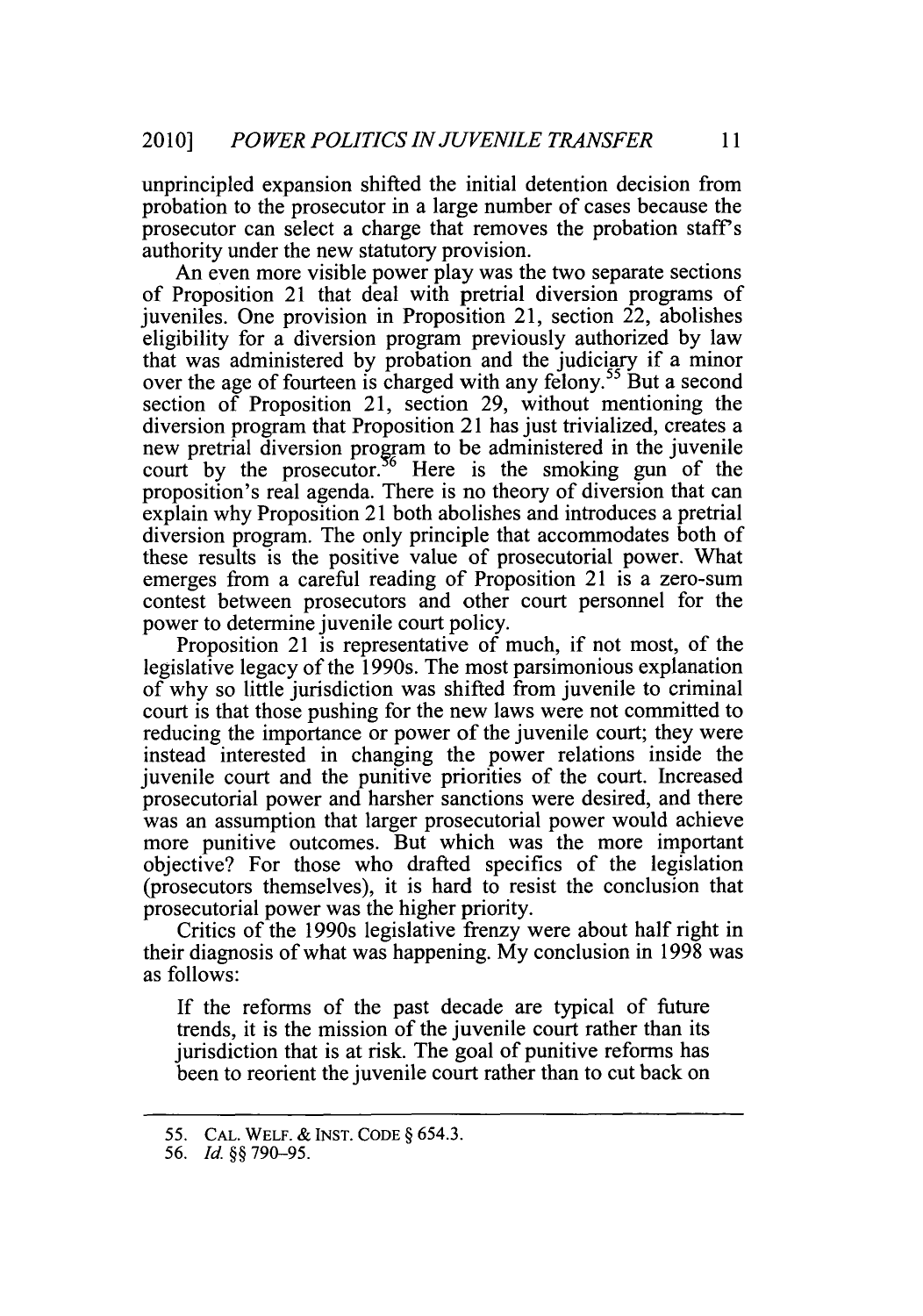its size, its influence, or its power. For those who support the traditional missions of juvenile justice, the biggest worry will be not the decline in power of the juvenile court but the new policies that a powerful juvenile justice system may soon serve.<sup>5</sup>

**Why** only half right? While much of the rhetoric of this paragraph wears pretty well, it also displays a regrettable failure to identify the growth of prosecutorial power as central to the threat. It was not impossible that the traditional focus of juvenile courts on limiting punishment and serving youth development could be undone by a punitive turn in the outlook of all the powerful actors in invenile justice, but this was always unlikely.<sup>58</sup> Juvenile court in juvenile justice, but this was always unlikely.<sup>3</sup> judges and probation officers will not place their faith in unqualified crime suppression. The greater danger is the shift of power within the juvenile courts from the judges and probation staff who have been the bulwark of the juvenile court tradition to a regime of prosecutorial hegemony.

With the wisdom of hindsight, this Article now suggests that the largest threat to enlightened delinquency policy has always been a shift of power rather than a change of heart. Prosecutors are already a powerful presence in juvenile justice, but they are not the sole determiners of juvenile justice sanctions. 59 The danger of shifts like Proposition 21 is the transfer of sentencing powers—the power to detain, the power to divert, and the power to transfer--to prosecutors alone.60 Attention to these allocation-of-power issues should be the most prominent part of analyses of law reform throughout the domains of juvenile court policy.

In the section that follows, this Article revisits one set of law reform activities during the 1990s where both the problem addressed and the solutions adopted were dangerously innocent of this perspective.

**<sup>57.</sup> ZIMRING,** *supra note* **1,** at **16.**

**<sup>58.</sup>** *Id.* at **169** (stating that the longer duration of penal confinement for juvenile offenders is inconsistent with the premise and philosophy of juvenile  $\frac{\text{court}}{59}$ .

**<sup>59.</sup>** Amicus Brief, *supra* note **50,** at 4 (describing the importance of the hearing conducted before a juvenile judge before Proposition **21).**

*<sup>60.</sup> Id.* at 4 (detailing that section **18** of Proposition 21 would shift the ultimate power to make transfer decisions to the prosecutor, who would have "unreviewable discretion to select charges").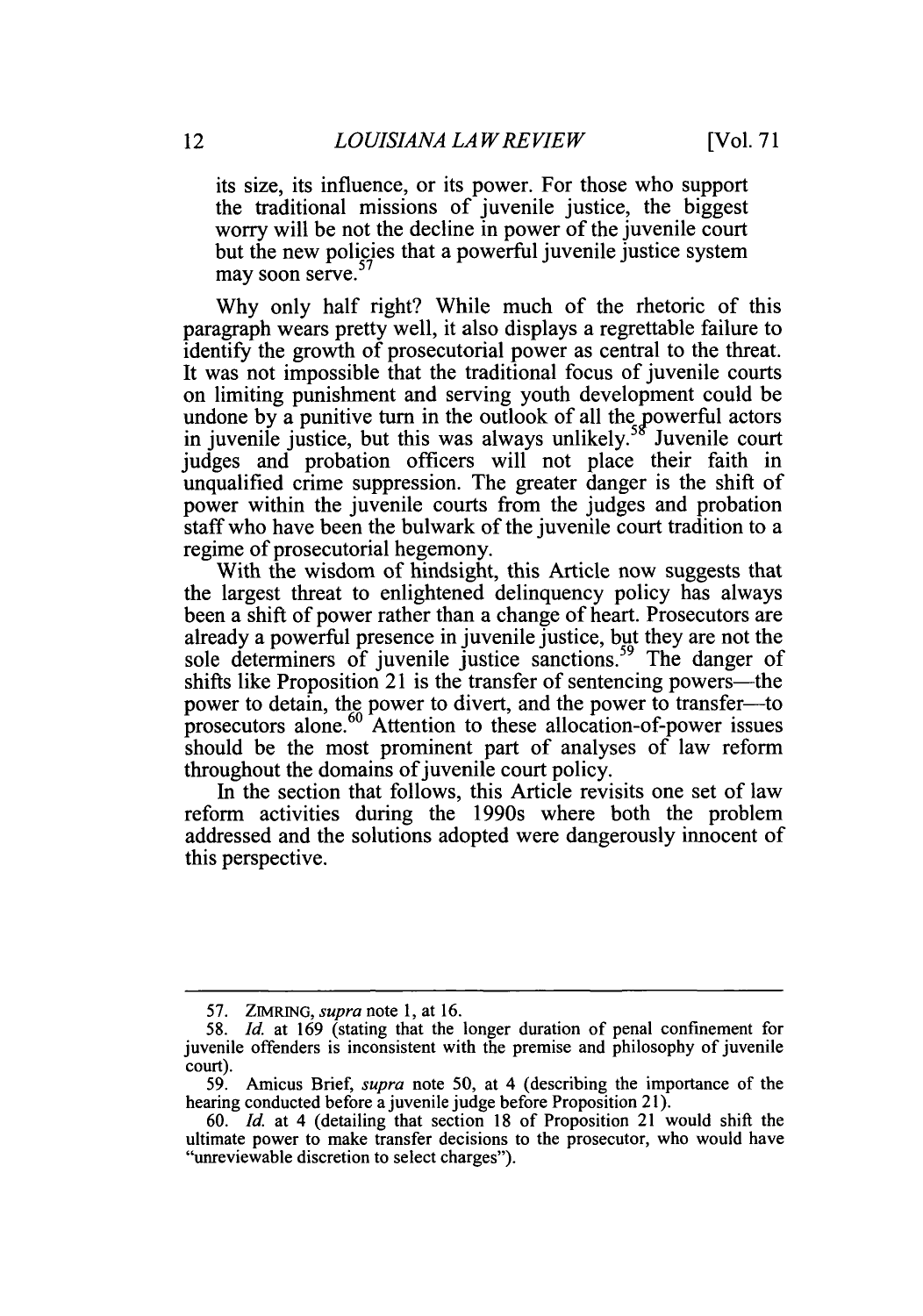#### **IV.** THE STRATEGIC FOLLY OF **BLENDED** JURISDICTION

One response to the pressure for new approaches to juvenile violence was the creation of a special new unit within juvenile courts that would have the power to impose much longer-thanusual sentences and frequently would also provide more procedural protections when conducting trials.<sup> $61$ </sup> Redding and Howell describe the appeal of what is called the "blended" model in the following terms:

[B]lended sentencing is an extension of the ideals of the juvenile court, allowing the court to maintain its jurisdiction over serious and violent juvenile offenders rather than having them transferred to criminal court and incarcerated in adult facilities. Blended sentencing is appealing to many juvenile justice officials, prosecutors, and defense attorneys, because it preserves juvenile court jurisdiction and discretionary control .. **.** while providing a stronger accountability sanction and greater community protection **..** . **2.** 

In my view, the basic assumptions of blended jurisdiction are wrong and the extreme versions of the system (such as Texas) are monstrous,<sup>63</sup> but the merits of blended jurisdiction are not the point of this Article. Instead, adventures of the 1990s with blended jurisdiction will illustrate rather clearly why it is dangerous to design responses to assaults on American juvenile courts without a clear notion of what is motivating the attack.

What made blended sentencing appealing to many juvenile justice officials was the notion that expanding the punishment powers available in juvenile courts would mollify critics who were attempting to cut back on the jurisdiction and influence of the juvenile court. $^{64}$  The problem here is that nobody was really trying to cut back on the court's jurisdiction-there were no crusades to transfer older juveniles out of the court. There was only the attempt to make transfer easier in a few cases when huge penalties were

*<sup>61.</sup>* See *ZIMRING, supra* note **1,** at **169-74.**

**<sup>62.</sup>** Richard **E.** Redding **&** James **C.** Howell, Blended Sentencing in American *Juvenile Courts, in* THE **CHANGING** BORDERS OF **JUVENILE JUSTICE,** *supra* note 2, at 145, 147.

**<sup>63.</sup>** ZIMRING, *supra note* **1,** at **169-74.**

<sup>64.</sup> Redding **&** Howell, *supra* note **62,** at **170** (stating that blended jurisdiction and hybrid proceedings "are a substitute for transfer to criminal court" in many cases).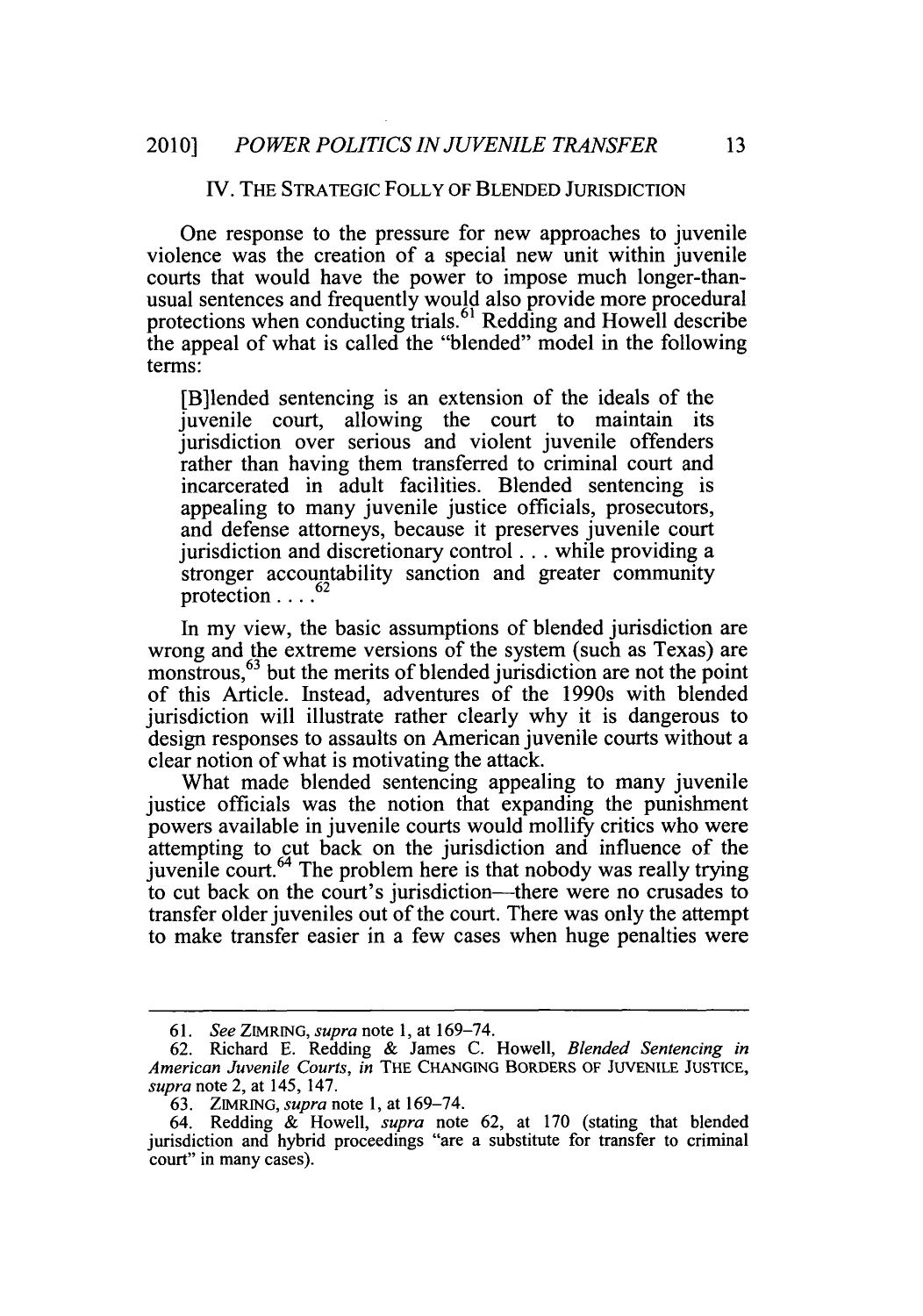available as a consequence.<sup>65</sup> The blended system was designed to respond to a non-existent threat. In those cases where prosecutors wanted the huge adult system penalties, there were usually no provisions in the blended sentencing laws to make transfer unavailable. $<sup>6</sup>$ </sup>

But what if the real agenda was to reorient the juvenile court's sanctions and priorities? What if "it is the mission of the juvenile court rather than its jurisdiction that is at risk"?<sup>67</sup> If the enhancement of prosecutorial power was sought and pleabargaining was encouraged, then blended sentencing is just what the district attorney ordered. Once blended sentences become an alternative to transfer for the same juvenile (a standard condition), the district attorney offers a reduction to the blended jurisdiction if the juvenile will plead guilty in that setting. Where the blended alternative is also used as a step up from the punishment grade in regular delinquency cases, the juvenile will be choosing between a plea in the regular court or a trial in the blended tribunal. In each case, the punishment will often be determined before a judge arrives on scene.

The strategic choice argument this Article makes is that misreading the real agenda of the 1990s created a catastrophic error in response from many in juvenile justice. **If** the real danger had been the decline of court jurisdiction, then blended sentencing's expansion of punishment power might have been a remedy worth discussion. **If** prosecutorial power and punitive priority were the goals of the right in the 1990s, then blended sentencing was nothing short of surrender. Those who hoped to hold on to a few cases otherwise headed for criminal court **by** sacrificing judicial power and limited punishment system-wide would celebrate a victory only General Pyrrhus could fully appreciate.

*<sup>65.</sup> Id.* at **171** (describing how even systems that made blended jurisdiction available still provided transfer for extremely serious juvenile violence).

**<sup>66.</sup> ZIMRING,** *supra note* **1,** at **169-174.**

**<sup>67.</sup>** *Id.* at **16.**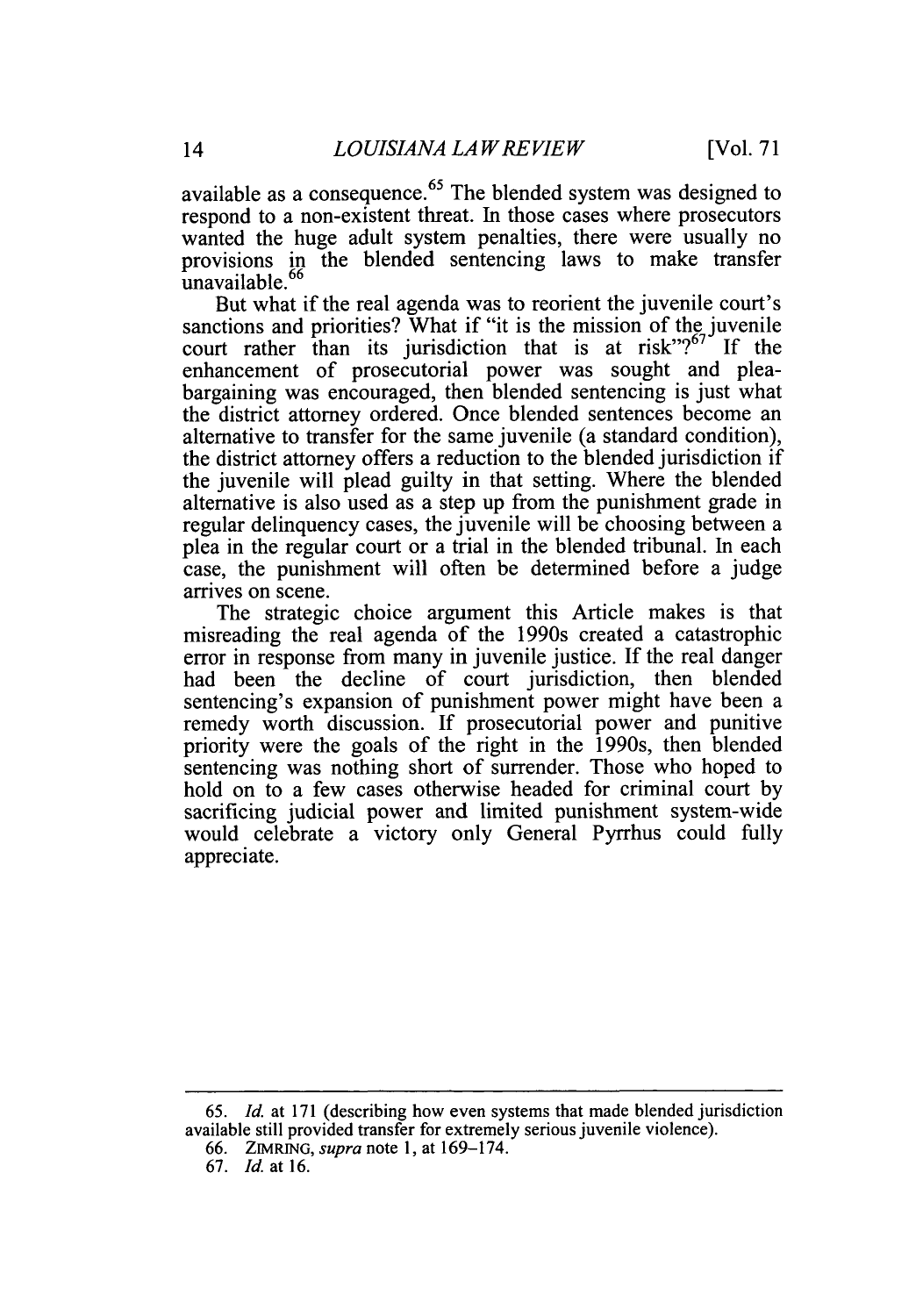**Figure 1 Secure Confinement per 100,000 males for 13 to 17 year olds**



\* based on **231,600** in prison, **BJS** prisoners in **2007,** and assuming the same ratio of jail to prison for 18-24 as for all ages, .42 times the **331,600** males, or **100,199.** For jail to prison ratios, compare **BJS** prisoners in **2007** with **BJS** Jail Inmates at midyear **2007,** both at http://www.ojp.usdoj.gov/bjs. The census population is estimated at **12,588 by** taking two-fifths of the **15** to **19** total of **10,747,000** males and adding this to the 10,409,000 for ages 20 to 24. **U.S.** Census Bureau, Current Population Survey Annual Social and Economic Supplement, **2007,** table **1.**

Sources: Sicknund, Melissa, **TJ,** Sladkey and Wei Kong **(2008).** "Census of Juveniles in Residential Placement Databook," *available at* http://ojjdp.ncjrs.org/ ojstatbb/cjrp/, 18-24, Bureau of Justice Statistics, Prisoners in **2007** and Jail Inmates at mid-year **2007** in notes to 18-24 estimate.

**15**